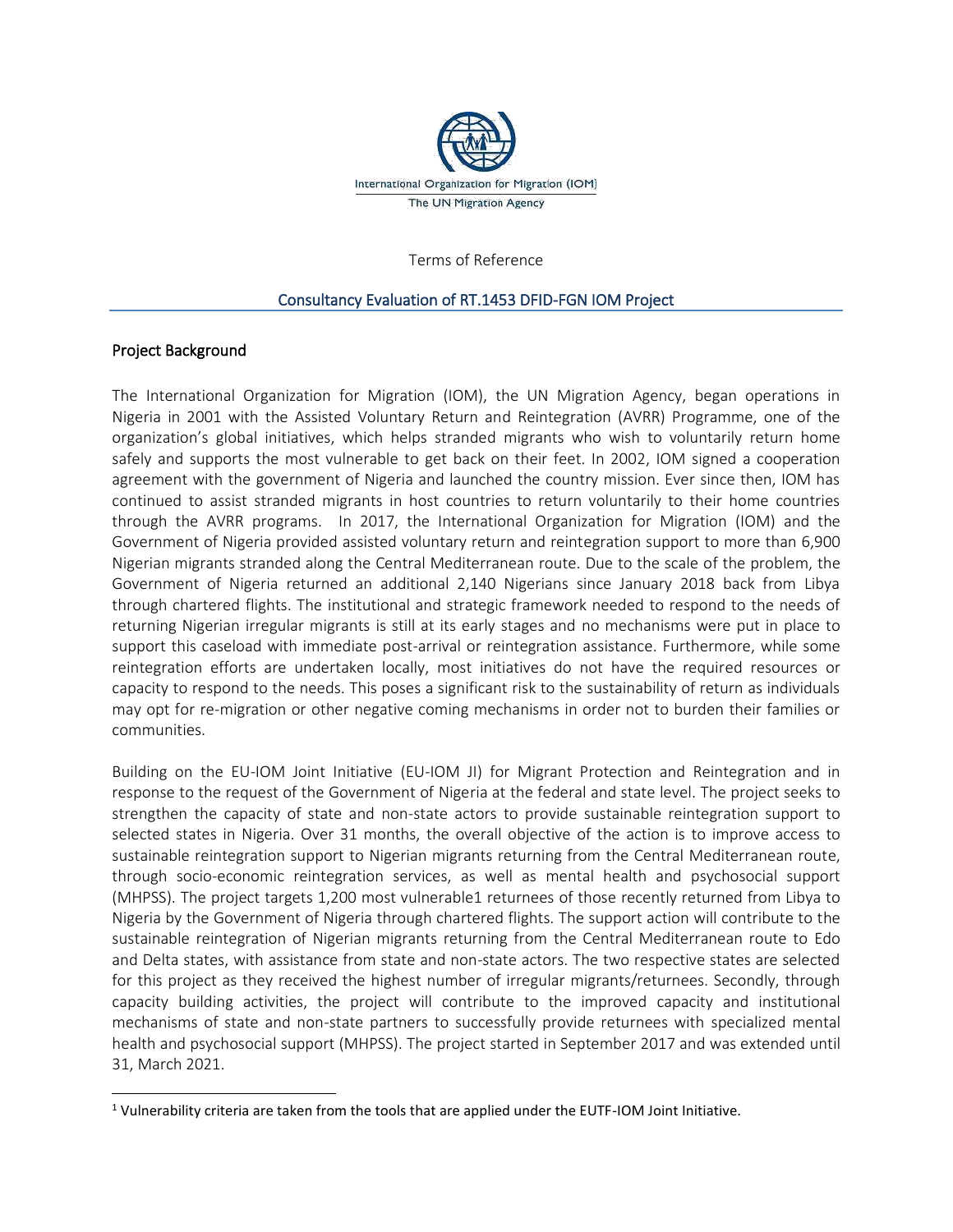# Evaluation purpose

To assess the overall performance of this project during the project implementation period, including the extent to which planned activities and outputs of the project were achieved and the level with which the outputs are contributing to lead to the expected outcomes.

The findings of this evaluation will be used by project management to identify best practices and lessons learned.

Specifically, the study will:

- Examine to what extent the project has contributed to the sustainable reintegration of the returned migrants in Nigeria, through socio-economic reintegration services, as well as mental health and psychosocial support (MHPSS).
- Examine the relevance, effectiveness, efficiency and sustainability of the project.
- Provide recommendations for future projects in Nigeria.

### Evaluation Criteria

For this evaluation, and in coordination with IOM Regional Monitoring & Evaluation unit, the evaluation criteria to be used are the following: relevance, effectiveness, efficiency and sustainability. In addition to these OECD criteria, gender will also be used in compliance with IOM gender mainstreaming standards.

### Evaluation Questions

The evaluation shall be implemented in accordance with the key evaluation criteria identified above. These will be assessed against the objective and outcomes set within the project's log frame. Specific evaluation questions include, but are not limited to, the following:

# Relevance (Is the intervention doing the right things?)

- How appropriate is project design to achieve its objectives in the context in which it operates?
- How appropriate are the project's intended results for the context within which it operates?
- To what extent were the needs of beneficiaries and stakeholders considered in project design?

# Effectiveness (Is the intervention achieving its objectives?)

- To what extent the project has contributed to the sustainable reintegration of the returned migrants in Nigeria through socio-economic reintegration services, as well as mental health and psychosocial support (MHPSS)?
- Which have been the major factors affecting the achievement and non-achievement of the objectives set for the project? Why? Did the achieved results reach the beneficiaries as planned?
- What external factors are affecting the implementation of the project and how are they being managed?
- To what extent has our intervention been coordinated with the efforts of the government? What internal coordination structures were developed and how were challenges addressed? What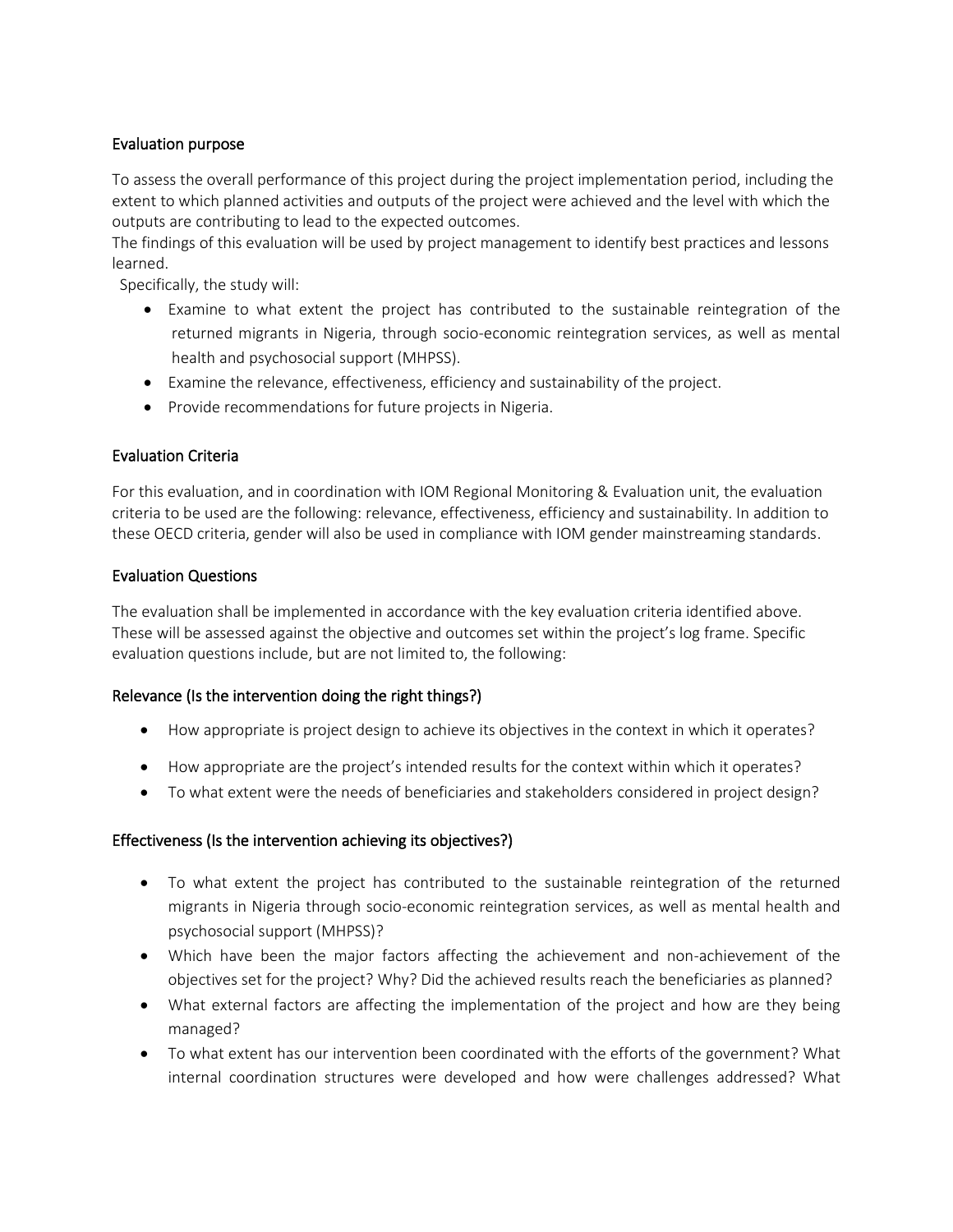have been the biggest successes in coordination? What were the biggest gaps? What, if any, what changes could we make to improve coordination of the overall response?

- Are project activities being implemented as planned and on schedule?
- In which areas has the project been successful in identifying and addressing key gaps in the targeted institutions? What are the areas needing further development and review, and how?
- When and how are monitoring and evaluation activities carried out? Are the M&E resources (human and financial) sufficient and appropriate? What is M&E lessons learned and good practices?

# Efficiency (How well are the resources being used?)

- What challenges have been faced in the delivery of reintegration assistance and how could implementation be improved?
- How are the capacity and institutional mechanisms of state and non-state partners to successfully provide returnees with mental health and psychosocial support Improved?
- Were the designed activities, implementation, and other resources in terms of time, finance, and expertise adequate to achieve sustainable project objectives and results?
- How well are the resources (funds, expertise, and time) being converted into results?
- Were the project activities undertaken and were the outputs delivered on time? To what degree are inputs provided or available in time to implement activities from all parties involved? Is a workplan and resource schedule available and used by the project management and other relevant parties?

# **Sustainability**

• What mechanisms did the project put in place to guarantee sustainability of the AVRR (Assisted Vulnerability Return and Reintegration) and MHPSS (Mental Health Psychosocial Support) programmes in Nigeria?

Do partners have the financial and technical capacity to maintain the benefits of the project to guarantee sense of ownership and interest in the sustainability? If not, what continued programme support is needed to ensure sustainability, as well as replicability, at the local level (e.g., Financial, coordination, technical, human resources)?

# Gender

- To what extent was a gender sensitive approach used in the design and implementation of the project?
- How have gender dimensions have been integrated into design, planning, implementation and monitoring of the intervention and the results achieved?
- To what extent was gender reported on?
- What were the benefits and opportunities of taking gender into consideration?
- What were the gender equality objectives achieved (or likely to be achieved) and mainstreaming principles adhered to by the project?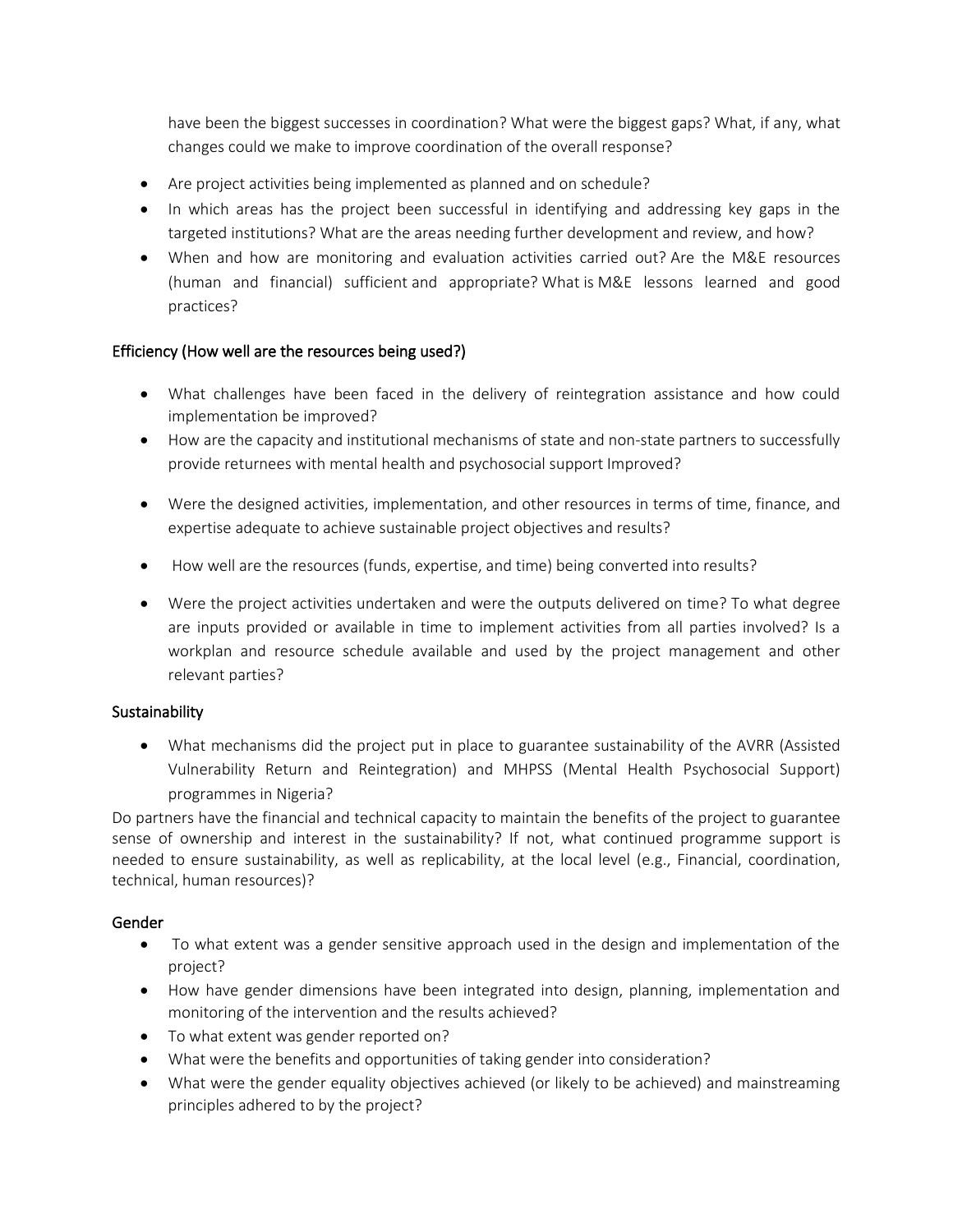To develop graphic designs, illustrations and branding of various Information, Education and Communication (IEC) materials and banners for sensitization of source communities to reduce stigma and foster rehabilitation and reintegration.

### Work Schedule:

This assignment will be for forty days (40 days) and IOM shall cover cost related to the field work, which is inclusive of Daily Subsistence Allowance, communication costs, and transport and logistics using the approved budget submitted by the consultant. The budget submitted should not exceed USD 10,500.

### Scope of Work /Deliverables:

The evaluation is to be conducted at locations (should COVID-19 restrictions allow for travel) using the following methods. The evaluation management team will provide the evaluator with the identification of key stakeholders, and in organizing the schedule of interviews and site visits.

Desk review: IOM and the project implementation team will provide the following document to the evaluators: Project document and logical framework, Project budget, Interim financial and narrative reports, Activity reports, Documents related to project output such as visibility material, relevant brochures and other publications related to the project. Donor's documentation, such as: donor's reports, signed agreement, important correspondence.

Interviews: In-depth interviews are to be conducted with IOM staff directly involved in project implementation. Structured interviews will also be conducted with project's direct beneficiaries and key stakeholders.

Direct Observation: The evaluator hired will visit the beneficiaries' business sites in Lagos, Edo, and Delta states to evaluate the performance of the businesses and service providers during the implementation of the reintegration services through observation missions and beneficiary satisfaction surveys.

The evaluation will target returnees' residents in the locations where the project is being implemented, as listed Below table.

| <b>State</b>   | Percentages of Cases % |
|----------------|------------------------|
| Abia           | 1.04                   |
| Adamawa        | 0.17                   |
| Anambra        | 1.04                   |
| <b>Bayelsa</b> | 0.52                   |
| Delta          | 11.81                  |
| Ebonyi         | 0.69                   |
| Edo            | 51.56                  |
| Ekiti          | 0.87                   |
| Enugu          | 0.52                   |
| FCT            | 1.74                   |
| Imo            | 1.74                   |
| Kano           | 1.04                   |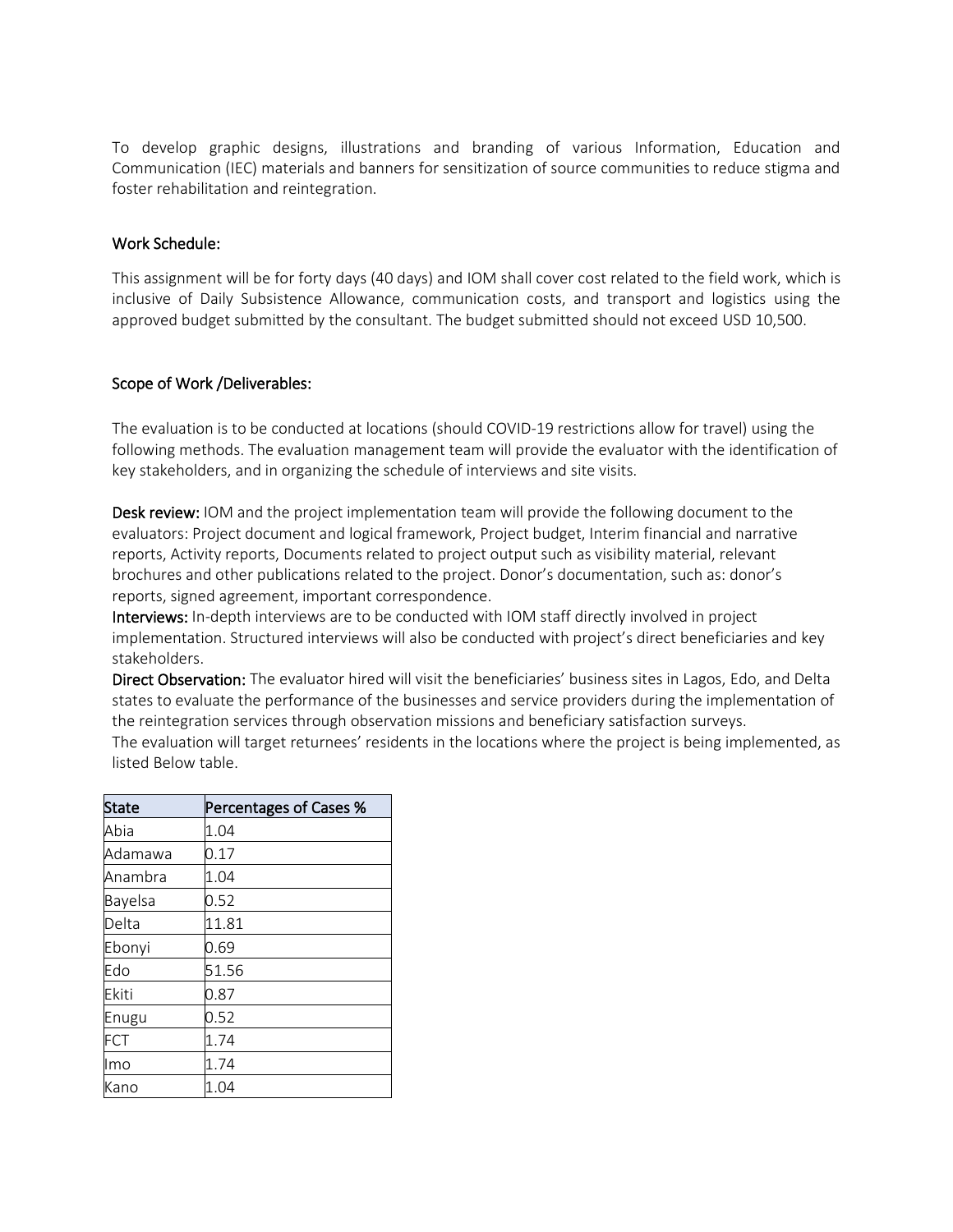| Lagos  | 11.98   |
|--------|---------|
| Ogun   | 5.03    |
| Ondo   | 1.22    |
| Osun   | 1.56    |
| Оуо    | 3.30    |
| Rivers | 1.04    |
| Yobe   | 3.13    |
| Total  | 100.00% |

The Evaluation will follow the IOM Data Protection Principles, UNEG norms and standards for evaluations, and relevant ethical guidelines.

### Evaluation Deliverables

The evaluator will produce the following:

Before / during the Field mission:

- 1. An inception report (including methodology and data collection tools) and evaluation matrix before the field mission (as per IOM template)
- 2. A presentation outlining the initial findings (last days of field mission), to facilitate the discussion with IOM team and inform the final report.
- 3. An evaluation work plan, including planned timeline, methodology / approach, planned stakeholders to be consulted and sampling framework, data collection and analysis tools, qualitative and quantitative protocols for data collection and analysis.

After the Field mission:

- 1. A Final Evaluation report (as per IOM template and standards)
- 2. An Evaluation Brief (as per IOM template)
- 3. A Management Follow up Response and draft matrix (as per IOM template)

# Evaluation Workplan

- Prior to the evaluation mission, the evaluator will receive all project documents to conduct a desk review. The evaluator is free to submit specific requests for information to the project management team to prepare any data-collection instruments he/she would see fit.
- IOM Nigeria will share a tentative schedule with the evaluator to plan visits and meetings ahead of time.
- A 10-days timeframe is allocated for the field mission and data-collection activities per se, including an initial management meeting and a final meeting to discuss any provisional findings.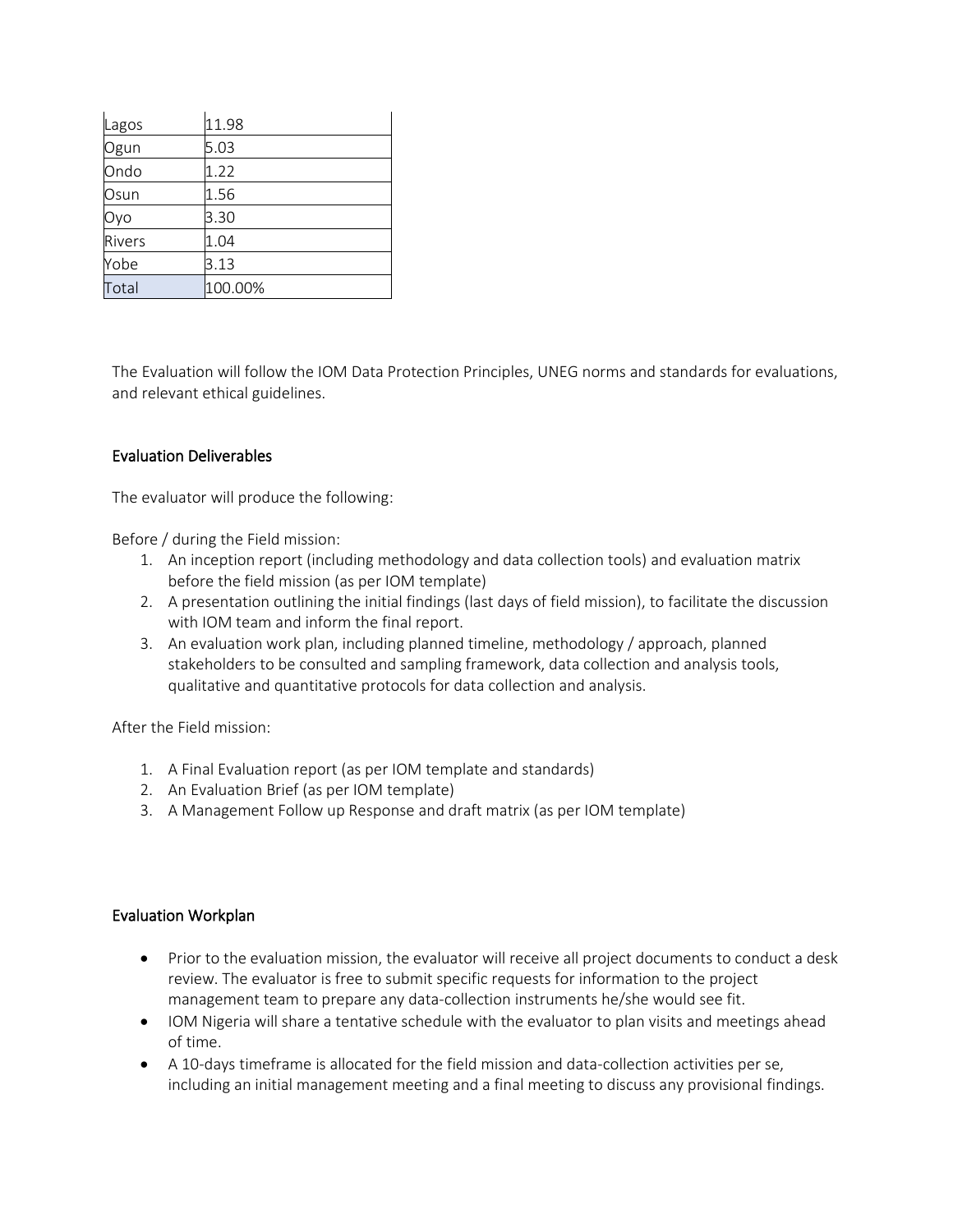- A 1-month timeframe is expected to be sufficient for the evaluator to share the final evaluation report, to be discussed between him/her and the IOM country office.
- The Country Office will share the final version of the Evaluation Report and Evaluation Brief with the donor.

### Required Qualifications and Experience

- Advanced degree in Sociology, Political Science, International law, Monitoring and Evaluation, Statistics or related field from accredited academic institution.
- Minimum five years of professional experience in conducting similar evaluations as well as report writing.
- Experience working with vulnerable people is an advantage.
- Proficiency in data collection, analysis and interpretation using qualitative and quantitative methods, and statistical packages such as Stata, SPSS and GIS.
- Demonstrated experience in organizing workshops, trainings, Focus Group Discussions, conducting interviews at national level and producing recommendations.
- Experience in liaising with governmental authorities, nongovernmental organizations, United Nations, or other international/national institutions and bodies.
- Previous working experience in the West African region or Nigeria is desirable.
- Proven ability to write concise reports in English.
- Excellent Microsoft Word skills and ability to take notes/drafts and produce high-quality written reports.
- Able to work independently with limited direct supervision.

#### Languages

• Fluency in English; knowledge of multiple languages - Yoruba, Igbo, Hausa and Pidgin advantageous.